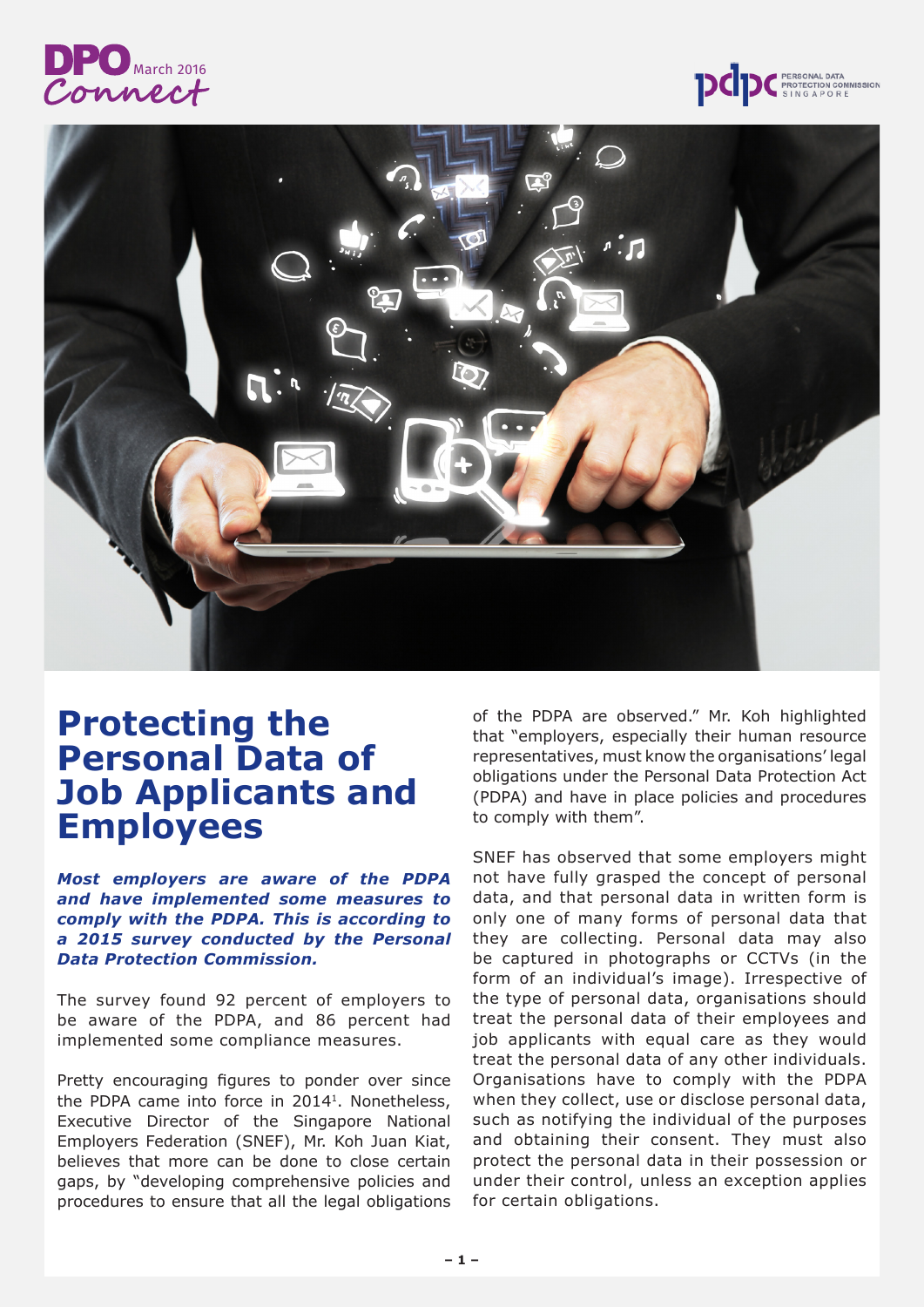



## **Obtaining Consent**

The PDPA does not prescribe the manner in which organisations should obtain consent from an individual for the collection, use and disclosure of his personal data, although written consent is encouraged to prevent potential disputes.

The PDPA also provides for "deemed consent" to apply in certain situations. For example, a job applicant who voluntarily provides his personal data when applying for a job with the organisation may be deemed to have consented to the organisation's collection and use of his personal data for the purpose of processing his job application.

There may also be certain situations where consent is not required to collect, use or disclose personal data, such as when it is necessary for certain evaluative purposes, for instance, obtaining references from a potential job applicant's former employer to determine his suitability for employment, or obtaining performance records to determine an employee's suitability for promotion.

Organisations also do not have to obtain the consent of the employee when their collection of the employee's personal data is reasonable for the purposes of managing or terminating the employment relationship with him, for example, collecting his bank account details for payment of salaries etc. However, organisations do need to notify employees of the collection, use or disclosure of their personal data for such purposes. Organisations may wish to consider if it would be appropriate to notify their employees through avenues like employment contracts, employee handbooks, or notices in the company intranet.

#### **Securing Personal Data**

Making reasonable security arrangements to protect personal data in its possession or under its control is another obligation under the PDPA. There is no "one size fits all" solution in protecting personal data and organisations should consider the nature of personal data, the form in which personal data has been collected and potential impact on the individual concerned if there was unauthorised access to the personal data when determining the security arrangements to adopt.

Recruitment company, PrimeStaff acknowledges the protection of personal data it collects in the course of its business as a business imperative. Its managing consultant and head of HR functions, Mr. George Gaspar, shared that the company has been protecting personal data even before the PDPA was enacted and explains the business philosophy as "an important part of protecting our reputation."

Amongst the slew of measures adopted by PrimeStaff include authorised personnel such as its recruiters and consultants having controlled access to PrimeStaff's Applicant Tracking System which stores job applicants' data. In addition, when an applicant is assessed to be suitable for a particular role, his profile is sent to the client, but not before personal data such as NRIC number or contact information are removed.

A second measure involves the banning of external email services such as Gmail and Hotmail in the workplace to prevent data leakage. "When it comes to work-related matters, employees have to use the corporate email system," said systems administrator Mr. Wong Chew Foong, who is also PrimeStaff's Data Protection Officer. "We block all third-party email service providers and also media-sharing web sites such as Dropbox, iCloud and Google Drive to prevent soft copies of personal data from being transferred. Corporate email is the only way for our consultants to communicate with our applicants and clients."

Efforts have also been made to partially disable third-party storage devices such as thumb drives in a way that information can only be copied from the device to the computer, but not the other way round. And a strict hand phone policy ensures that employees conduct business communications using only company issued mobile devices.

*1Provisions relating to the DNC Registry came into effect on 2 January 2014 and the main data protection rules on 2 July 2014.*